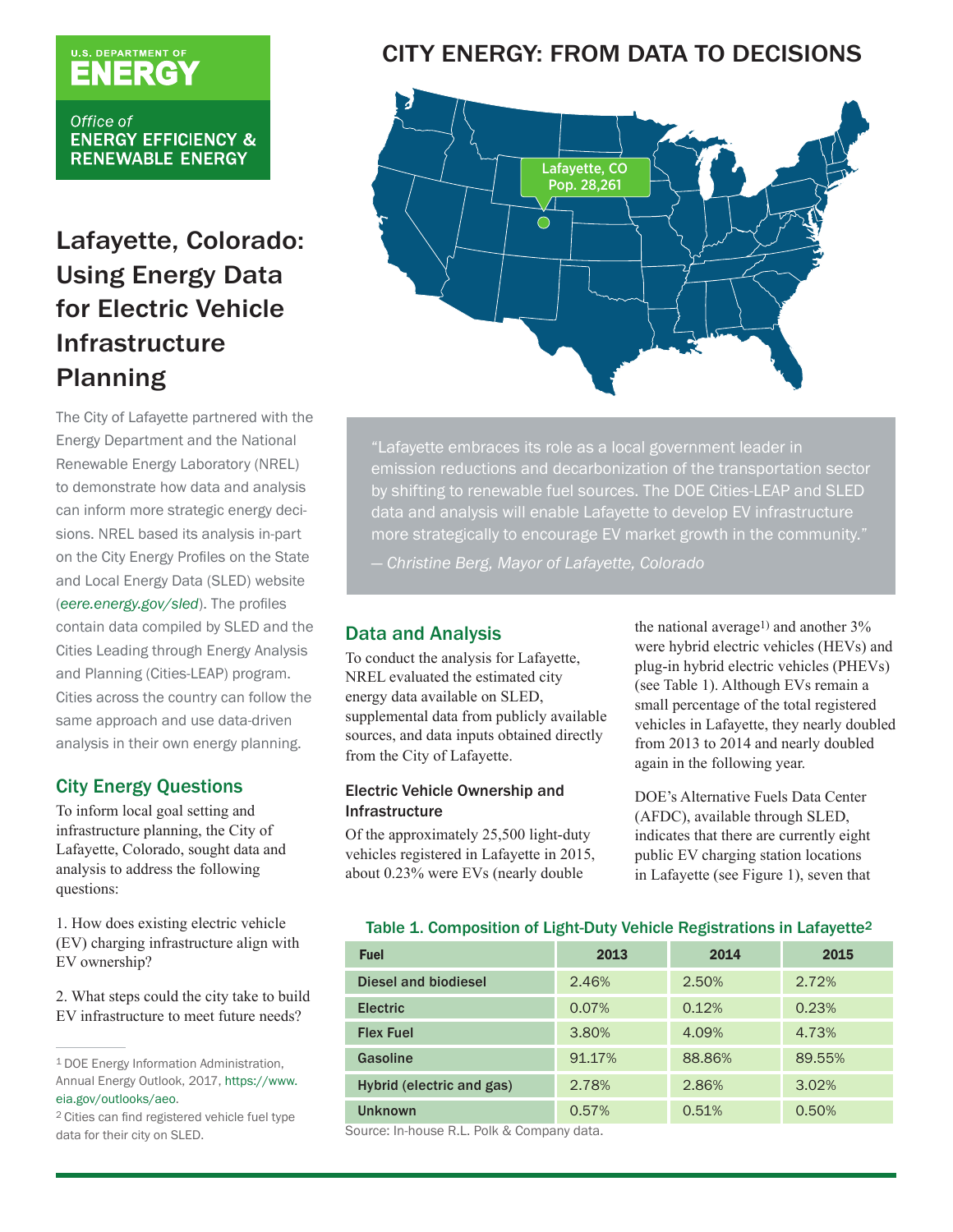### **Alternative Fuel Stations**



Figure 1. Electric vehicle charging stations (8 total) in Lafayette, Colorado (Source: Transportation tab of the SLED city energy profile for Lafayette [*eere.energy.gov/sled*]; original source is the AFDC [*[afdc.energy.gov](http://afdc.energy.gov)*])

have Level 2 charging and one with both Level 2 and direct current (DC) fast charging. Level 1 charging stations are standard 120-volt electrical outlets. Level 2 charging supplies 240 volts of alternating current (AC) electricity (the same used for household dryers and electric ovens) or 208 volts and enables reduced charging times. DC fast charging stations are more expensive to install, but they can provide 50 to 70 miles of range per 20 minutes of charging.3

There is limited information available to assess an ideal ratio of the number of EVs to public charging stations. However, a 2017 NREL analysis of regional charging infrastructure noted that by the end of 2015, the average U.S. county hosted about 43 public charging stations for every 1,000 registered EVs.4 In comparison, Lafayette has three times more public charging stations per EV.

#### Fuel Efficiency

At 23.5 miles per gallon, the average combined fuel economy for light-duty vehicles registered in Lafayette is higher than the 21.8 miles per gallon average for U.S. cities, according to an NREL analysis of R.L. Polk & Company 2013 data. According to NREL's analysis, Lafayette also ranks in the top 10% of cities for percentage of registered HEVs (in the top 500 out of more than 23,400 cities), which may indicate a higher likelihood that residents will pursue EVs in the future  $5$ 

#### Demographic Indicators

A forthcoming NREL study6 reveals that increasing charging station density by one per 100,000 drivers corresponds to a 3.2% increase in plug-in EV purchases. Improved access to charging infrastructure reduces range anxiety; $\frac{7}{7}$  thus, any expansion to Lafayette's existing EV charging infrastructure could result in increased EV purchases.

Demographic characteristics—particularly, age, income, and educational attainment—are also correlated with EV purchases (see Table 2). The same forthcoming NREL study indicates that a

| Table 2. Demographic Factors in Lafayette Compared to U.S. Averages |  |  |  |
|---------------------------------------------------------------------|--|--|--|
|                                                                     |  |  |  |

| Demographic Indicator                                             | Lafayette | <b>Colorado</b> | <b>United States</b> |
|-------------------------------------------------------------------|-----------|-----------------|----------------------|
| Income: Median household income (\$)                              | \$70.714  | \$60,629        | \$53,889             |
| Education: Percent of population with bachelor's degree or higher | 55.0%     | 38.1%           | 29.8%                |
| Age: Percent of population 18 years old or greater                | 76.5%     | 76.5%           | 76.7%                |
| Age: Median age (years)                                           | 38.7      | 36.3            | 37.6                 |

Source: Data from the U.S. Census Bureau, 2015 American Community Survey: *<https://factfinder.census.gov/faces/nav/jsf/pages/index.xhtml>*.

<sup>&</sup>lt;sup>3</sup> "Developing Infrastructure to Charge Plug-In Electric Vehicles," Alternative Fuels Data Center, [https://www.afdc.energy.gov/fuels/electricity\\_infrastructure.html.](https://www.afdc.energy.gov/fuels/electricity_infrastructure.html) 4 E. Wood, S. Raghavan, C. Rames, J. Eichman, and M. Melaina, *Regional Charging Infrastructure for Plug-In Electric Vehicles: A Case Study of Massachusetts*, NREL (2017),<http://www.nrel.gov/docs/fy17osti/67436.pdf>.

<sup>5</sup> HEV ownership has been identified as a significant indicator of future EV purchases. See C. Johnson and D. Hettinger, Geography of Existing and Potential Alternative Fuel Markets in the United States, NREL (2014), [http://www.afdc.energy.gov/uploads/publication/geography\\_alt\\_fuel\\_markets.pdf](http://www.afdc.energy.gov/uploads/publication/geography_alt_fuel_markets.pdf).

<sup>6</sup> E. Narassimhan, and C. Johnson, NREL (forthcoming).

<sup>7</sup> Range anxiety refers to consumers' discomfort with driving distances approaching an EV's maximum range and the lack of opportunity to recharge the battery.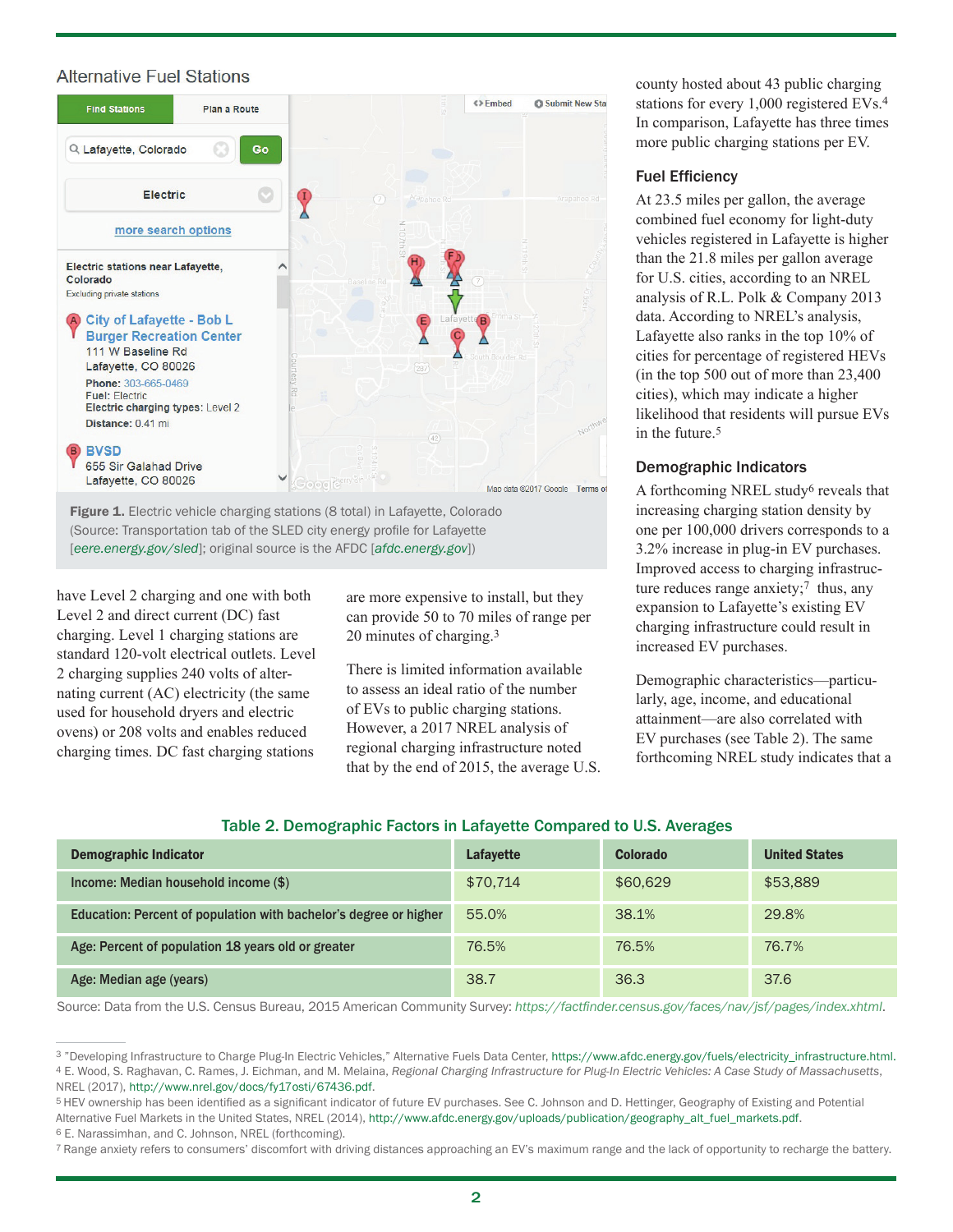1% increase in median age corresponds with a 1.2% increase in PHEV purchases. Similarly, a 1% increase in the number of college graduates yields a 1% increase in PHEV purchases. Lafayette residents have higher levels of both educational attainment and median household income than state and national averages.

Based on income and education statistics, combined with relatively high existing HEV registrations and steadily increasing EV registrations between 2013 and 2015, Lafayette has an above-average potential to continue to increase its number of registered EVs.

# Considerations for EV Infrastructure Expansion

Charging station location is a significant consideration in expanding EV infrastructure. A nationwide survey of EV drivers conducted by Idaho National Laboratory8 showed that approximately 78% of all charging events occur at the EV owner's home.

Where workplace charging stations are available, the share for charging events is closer to 65% at home, 32% at work,

 and 3% at public stations. The report concludes that EV drivers do the majority of their non-home charging at only one location—their workplace charging stations.

To inform EV infrastructure planning and needs, Lafayette can conduct a geospatial analysis to estimate current and future EV charging infrastructure needs, plan for visibility and reduced range anxiety, and determine where demand for charging may be greatest. The location-specific inputs shown in Table 3 can inform such an analysis.9

#### Commercial Sector EV Infrastructure Development

Given the impact of workplace charging stations, Lafayette may consider working with large employers in the area to increase EV infrastructure.

Table 4 identifies Lafayette's top employment sectors by employment-size classes. Lafayette hosts 15 workplaces with 100 or more employees. Health care and social assistance is the only industry in Lafayette with facilities employing more than 500 people.

## Table 3. Data Inputs for EV Analysis

#### EV Infrastructure Expansion Options

Actions that may encourage EV adoption and enable strategic infrastructure expansion include the following:

- Requiring charging station installation in commercial building codes and development, as well as parking regulations to integrate EV charging into multifamily buildings and larger workplaces
- Providing incentives such as density bonuses and reduced parking requirements for installing EV charging infrastructure in new developments<sup>10</sup>
- Connecting commercial customers with resources on charging station installation available from their utilities
- Adopting zoning ordinance amendments to allow for EV charging stations and encourage their appropriate placement
- Streamlining permitting and inspection of EV charging facilities to reduce costs and installation time11
- Integrating EVs into Lafayette's municipal fleet and installing charging stations at municipal properties.

| <b>Priority</b> | Data/Geographic Information System Layer            | <b>Relevance</b>                                                                                                                                                                   |
|-----------------|-----------------------------------------------------|------------------------------------------------------------------------------------------------------------------------------------------------------------------------------------|
|                 | Existing EV charging stations*                      | Show where gaps in coverage exist                                                                                                                                                  |
|                 | Annual average daily traffic flows <sup>†</sup>     | Show where vehicles are traveling, where coverage is needed, and<br>where new EV infrastructure will be most visible (which can reduce<br>range anxiety)                           |
|                 | Weighted vehicle density of EVs, HEVs,<br>and PHEVs | Indicates where EVs are registered and where they are likely to be<br>registered in the future (may be good areas for new charging stations)                                       |
| 4               | Demographics (age, income, education) <sup>‡</sup>  | Contribute to the likelihood of future EV purchases                                                                                                                                |
| 5               | Commercially zoned property                         | Indicates where businesses could potentially offer EV charging stations<br>(either for employees or customers); can be cross-referenced with<br>vehicle density to estimate demand |

Data can be downloaded from AFDC at [http://www.afdc.energy.gov/data\\_download](http://www.afdc.energy.gov/data_download).

†Some data is available through the Colorado Department of Transportation's Traffic Data Explorer: <http://dtdapps.coloradodot.info/otis/TrafficData>.

‡ Demographic statistics are available through the U.S. Census Bureau American FactFinder at <https://factfinder.census.gov/faces/nav/jsf/pages/index.xhtml>. Mapping tools are also available: [https://www.census.gov/geo/maps-data/data/tiger.html.](https://www.census.gov/geo/maps-data/data/tiger.html)

8 Idaho National Laboratory, "Plugged In: How Americans Charge Their Electric Vehicles," <https://avt.inl.gov/sites/default/files/pdf/arra/SummaryReport.pdf>. 9 The Automotive Deployment Options Projection Tool, developed by NREL with funding from DOE's Vehicle Technologies Office, will be another resource for estimating future light-duty vehicle sales (will be available at [https://www.nrel.gov/transportation/data-tools.html;](https://www.nrel.gov/transportation/data-tools.html) methodology documented at [http://www.nrel.](http://www.nrel.gov/docs/fy15osti/63608.pdf) [gov/docs/fy15osti/63608.pdf\)](http://www.nrel.gov/docs/fy15osti/63608.pdf).

10 See AFDC, Local Laws and Incentives: [https://www.afdc.energy.gov/laws/local\\_examples](https://www.afdc.energy.gov/laws/local_examples).

11 For more information, see the California Plug-In Electric Vehicle Collaborative, *Streamlining the Permitting and Inspection Process for Plug-In Electric Vehicle Home Charger Installations*: [http://www.pevcollaborative.org/sites/all/themes/pev/files/PEV\\_Permitting\\_120827.pdf](http://www.pevcollaborative.org/sites/all/themes/pev/files/PEV_Permitting_120827.pdf).